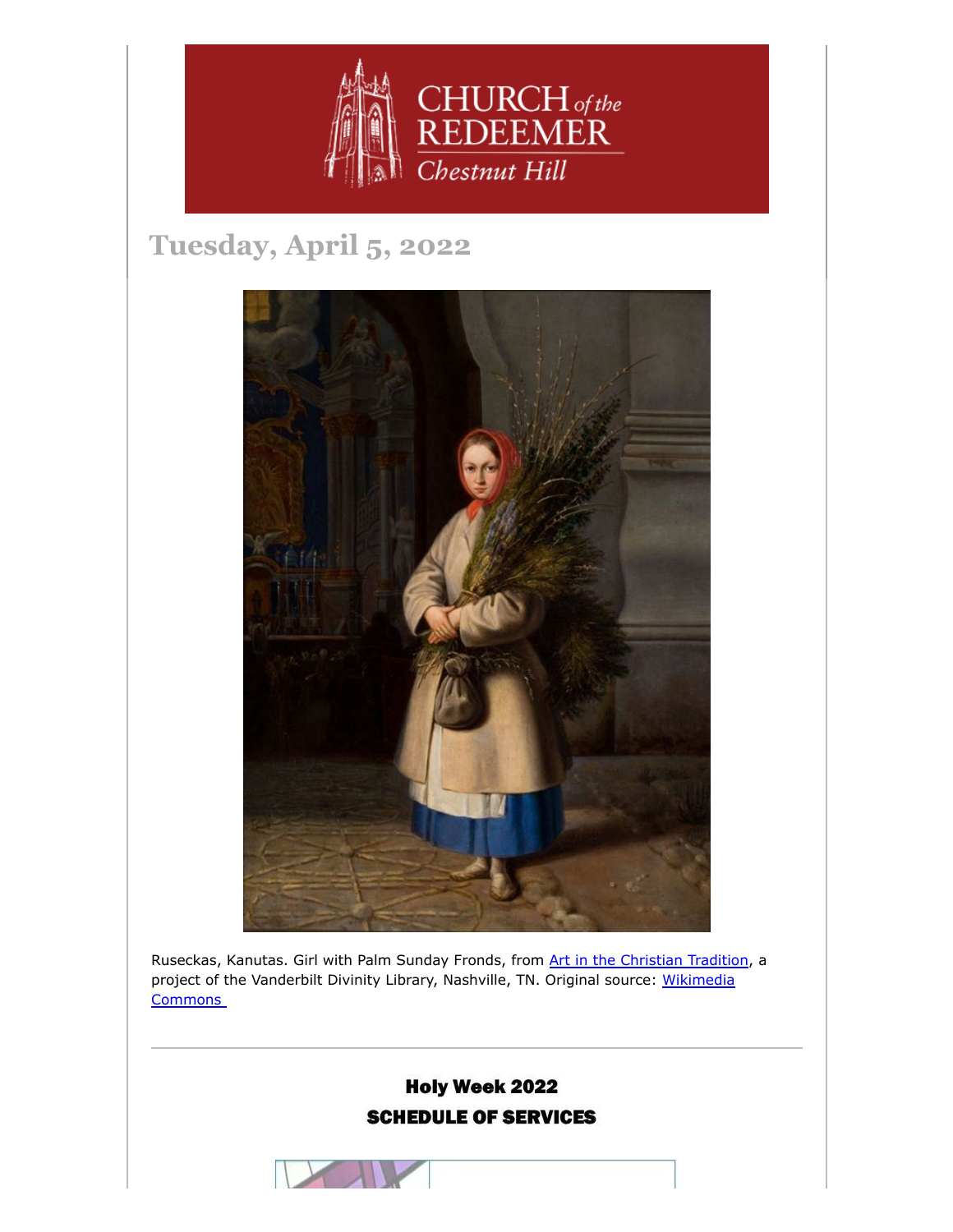

**Celebrate this Easter with a gift of Easter Lilies. Donations are due this Thursday, April 7th.**



The beautiful lilies which adorn the Church of the Redeemer at Easter are made possible by many financial donations from our parishioners.

Names which are received by April 7th (**this Thursday**) will be printed in the Easter worship service leaflets. We suggest \$50 for the first listing, \$10 for each additional one, but ANY AMOUNT is welcome. Please make your check payable to *Church of the Redeemer* Thank you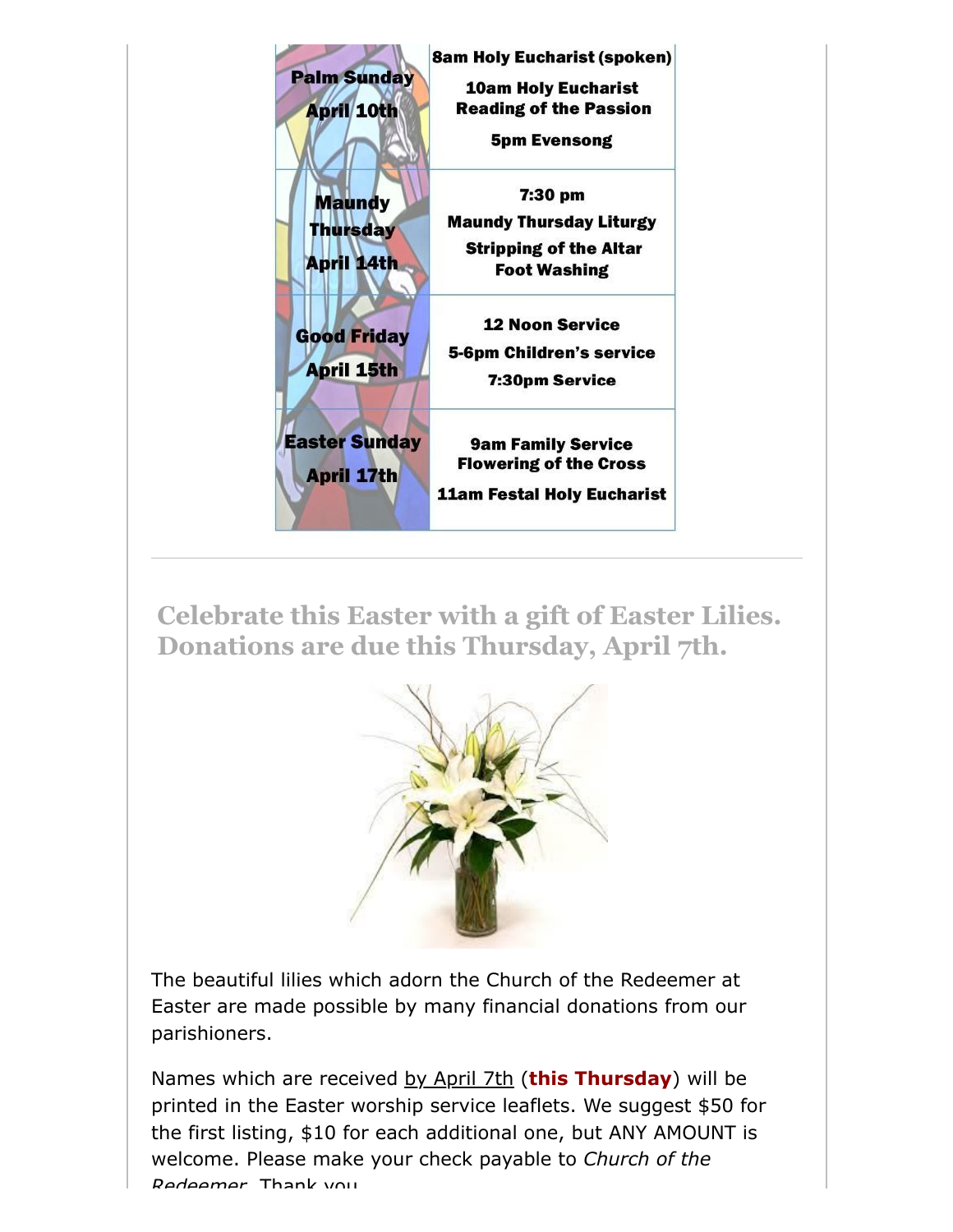[Click here for the Lily donation form](https://drive.google.com/open?id=1MmMW3R5ESQWhQAdeR1mlJ-otLnxne_oj&authuser=office%40redeemerchestnuthill.org&usp=drive_fs) which contains the online link. Forms are also located in the Narthex and near the offices.

### **Memorial Service for Sally Leahy**



We are holding a Memorial Service at the Redeemer for long-time parishioner Sally Leahy on **Friday, April 8th at 11am.**

[The service will be live-streamed on](https://www.facebook.com/redeemerchestnuthill) Redeemer Facebook and [YouTube](https://www.youtube.com/channel/UCuF2ATr93WfFYaj4XlyKKDw) at 11am.



**Sunflowers for Ukraine** - This past Sunday we planted sunflower seeds in biodegradable pots for the Ukrainian people. Many pots were taken home but other planted pots are available in the parish hall on a table near the kitchen. Please feel free to pick one up. Each pot will have a care for the seeds sheet as well as the prayer below. Please gather your family and say the prayer often in support of the Ukrainian people as the sunflowers grow. If we need more pots to be planted with seeds, that can be done!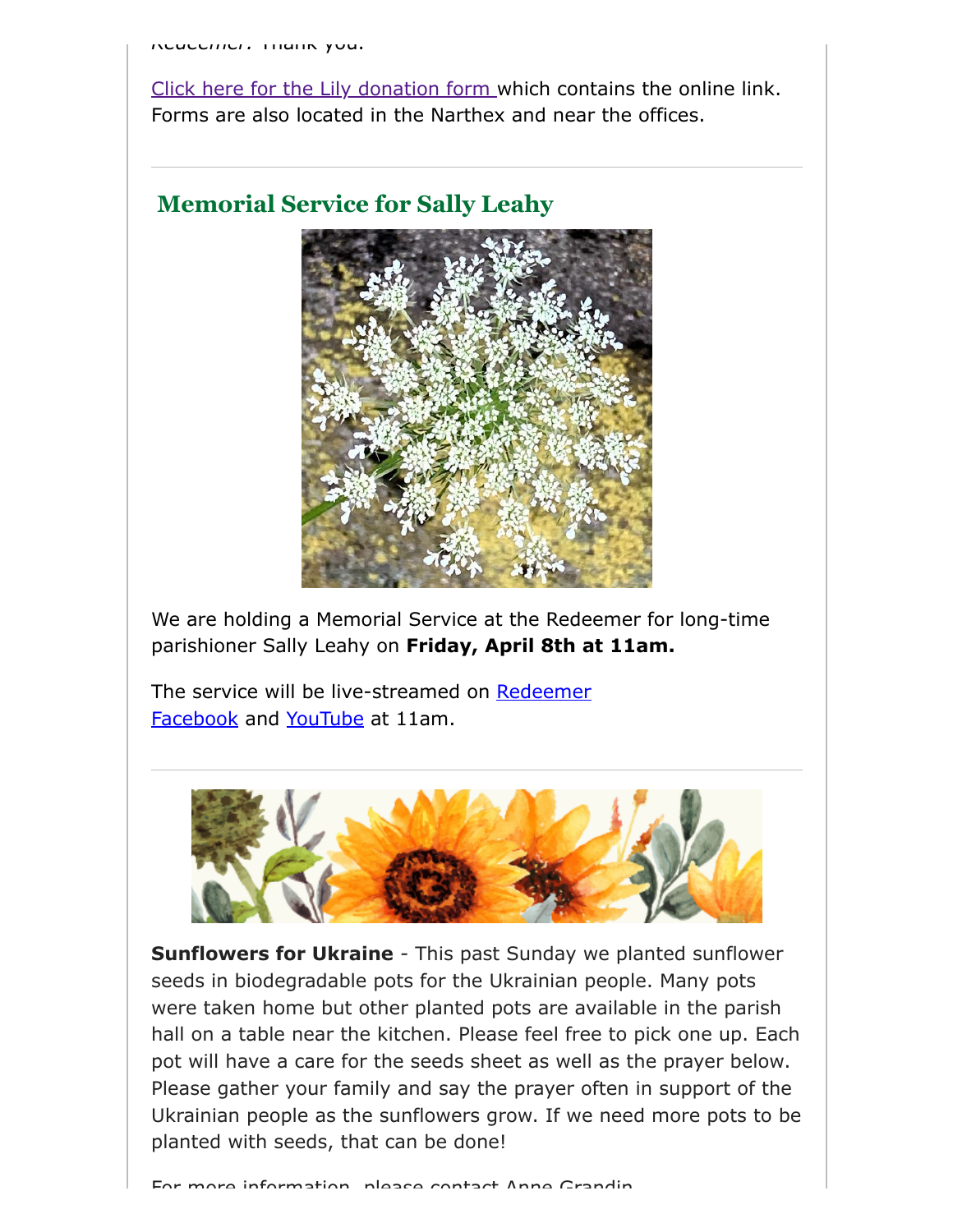For more information, please contact Anne Grandin at [annegrandin@icloud.com](mailto:annegrandin@icloud.com)

#### *Rev. Mike Dangelo's Prayer*

*Dear God, Ruler of the Nations and Prince of Peace,*

*We give you thanks for the good earth warmed by the coming of spring and the gentle rains which water it. We thank you for these seeds which hold within themselves the secret life that will soon break forth into holy light. As we plant these seeds we remember before you the people of Ukraine who claim this flower as a symbol of their nation. We ask you, Gracious Lord, to break the sword of war in their land, and restore the homes and lives destroyed in violence. May these flowers bloom, and in them may we know the hope of your risen Son our savior Jesus Christ in whose name we pray. Amen.*

# **Join us for a CSL slide show of present day Israel on April 9th.**



**We will voyage to the Holy Land at 6 p.m. on Saturday, April 9th**. Accompany Debbie and Graeme Mills as they travel in the footsteps of Christ, passing through the sacred churches and stations of Bethlehem, Nazareth and Jerusalem as well as the Sea of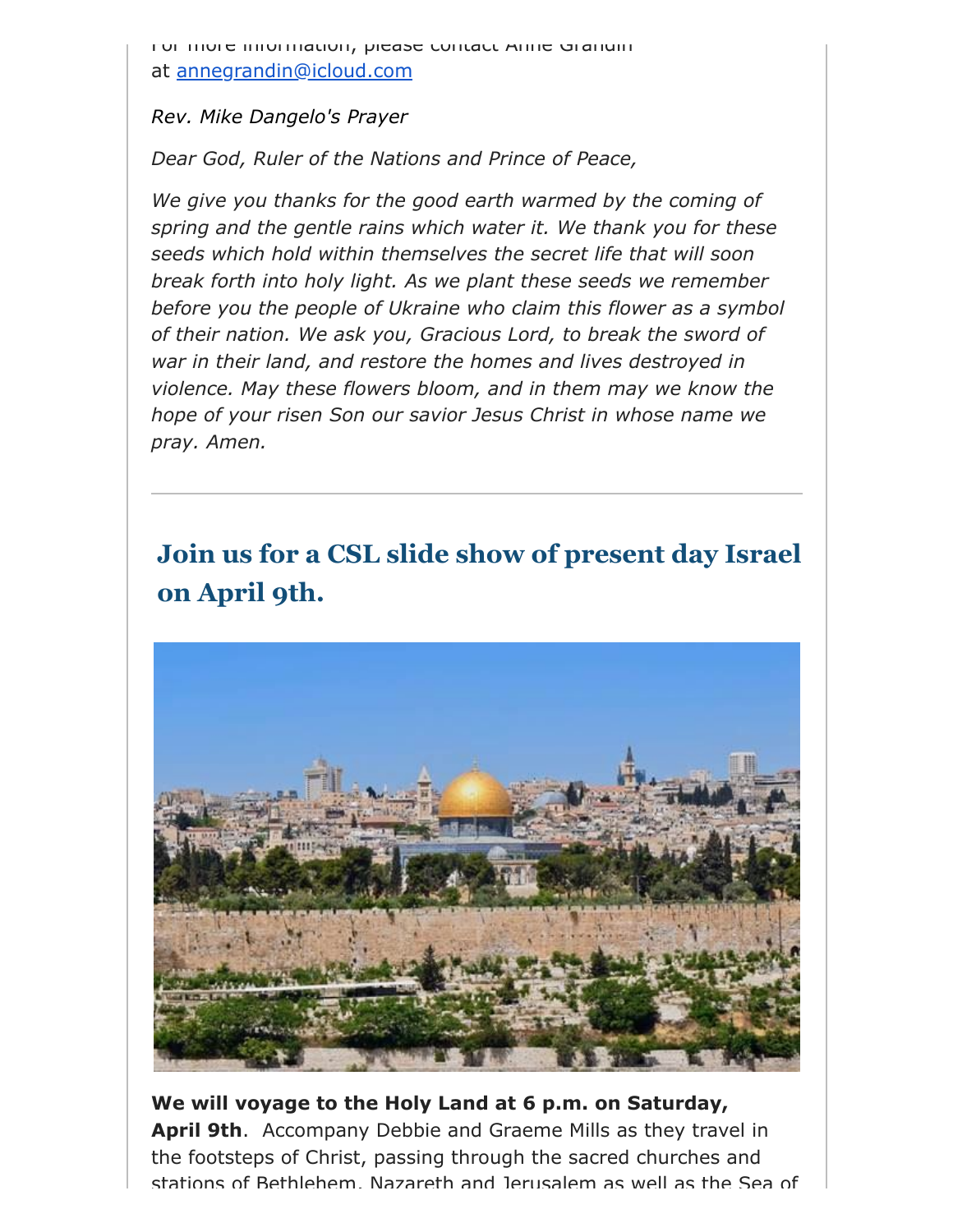stations of Bethlehem, Nazareth and Jerusalem as well as the Sea of Galilee and the Jordan River. As we prepare to enter Holy Week, this is a wonderful opportunity to gain a unique and fresh perspective on the locations where the events that we celebrate on Palm Sunday and Easter actually happened. To register and attend, click [here.](https://us06web.zoom.us/j/83936221752?pwd=RUhLRmsrcWNCYk5ObC8zT2RiRVNjdz09)

If you have any questions about this program or are having trouble registering, e-mail or call CSL Fellowship Chair, [Michael Aylward](mailto:MAylward@morrisonmahoney.com)

## **Save the Date for a Mother's Day Tea and Children's Craft Party - May 7th at 2pm**



Please join us for the Church Service League's Mother's Day Tea and Children's Craft Party under the St. Francis tent at the Redeemer Saturday, May 7th from 2-4pm. To attend, [please sign up here!](https://www.signupgenius.com/go/4090C4FACAA23A4FD0-church)

## **Becoming Beloved Community Join us this Thursday at 7pm**

#### **A Lenten Look at Truth, Reconciliation and Repair**

We find ourselves once again in uncertain times. Lent provides us the annual opportunity to prepare our souls for the coming of Easter with prayer, scripture, conversation and introspection. This Lent, thanks to a new Lenten series from the Episcopal Diocese of Massachusetts, we at the Redeemer will be looking at what it means to be a church that is up to the business of truth, reconciliation and repair. How do we make sense of our world? How can we be a people of truth amidst a myriad of "truths?" How can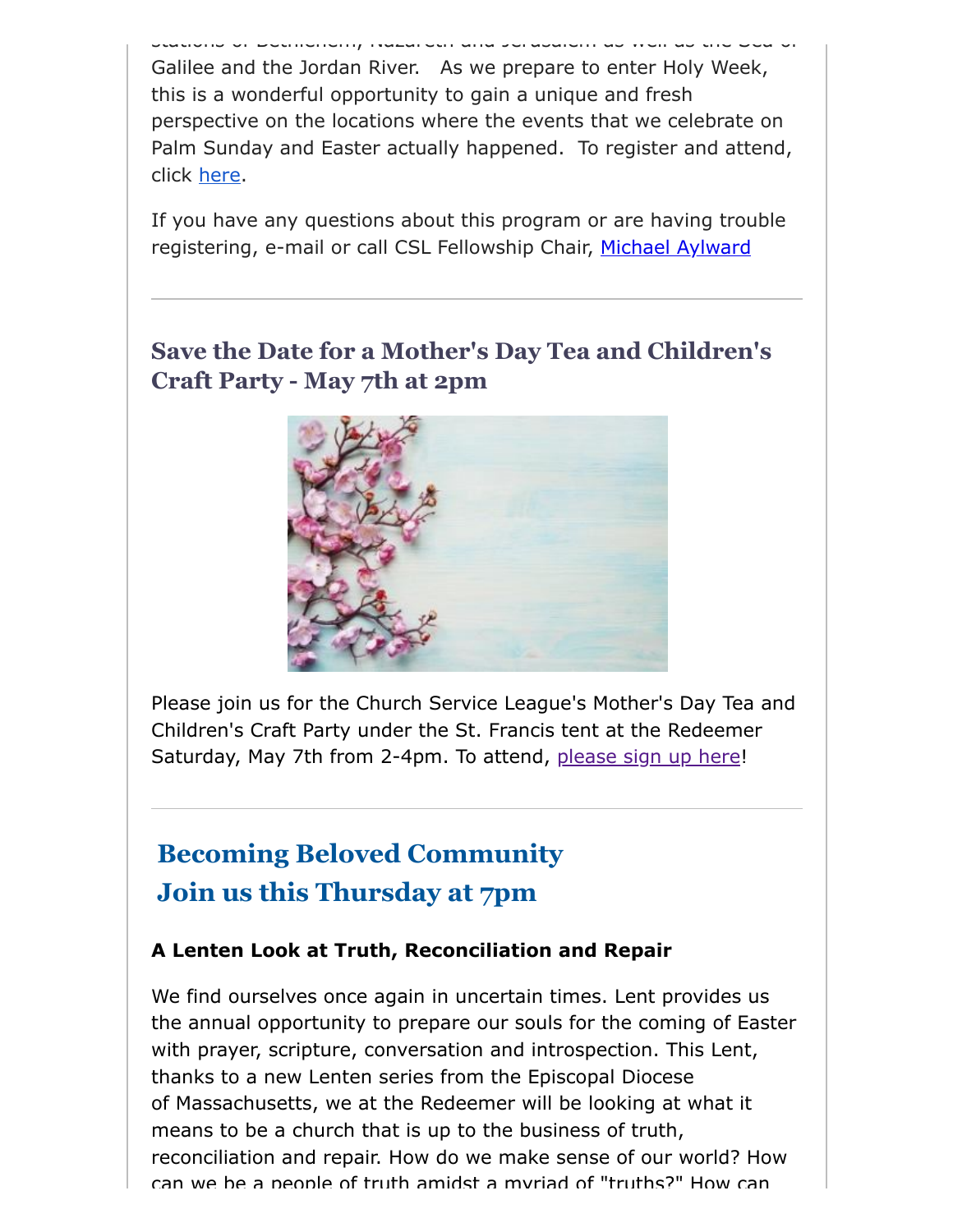can people of truths amidst a myriad of we be bringers and seekers of real reconciliation? And what does repair look like, both personally and communally?

Please **join Rev. Mike Dangelo IN PERSON at the Redeemer or via ZOOM** on **Thursdays beginning on March 3rd at 7pm** as he leads us in this challenging and encouraging Lenten season.

### **Becoming Beloved Community**

### **[Join Zoom Meeting](https://us02web.zoom.us/j/86290998565?pwd=Ym8zRHlGTWw0ZDUvMmlRZjJlNTUzZz09#success#success)**

Meeting ID: 86290998565 Passcode: 969038/ Join by phone(US) +1 669- 900-9128 (passcode: 969038)

Thank you for joining in this work of becoming God's beloved community!

### **We hope you will join us!**

Gratefully yours, Debby, James, & Mike+



FUEL volunteers pack and deliver hundreds of bags of groceries every week and we rely on your donations of food and your help packing the bags.

**[Please sign up here](https://signup.com/go/FNGHQhR)** to sort and pack when you can. Backup delivery drivers are also always welcome, and if you'd like a onetime project, even something you could do at home as a family, just let me know. Thank you!

--Velura Perry

**For Those in Need of Prayer**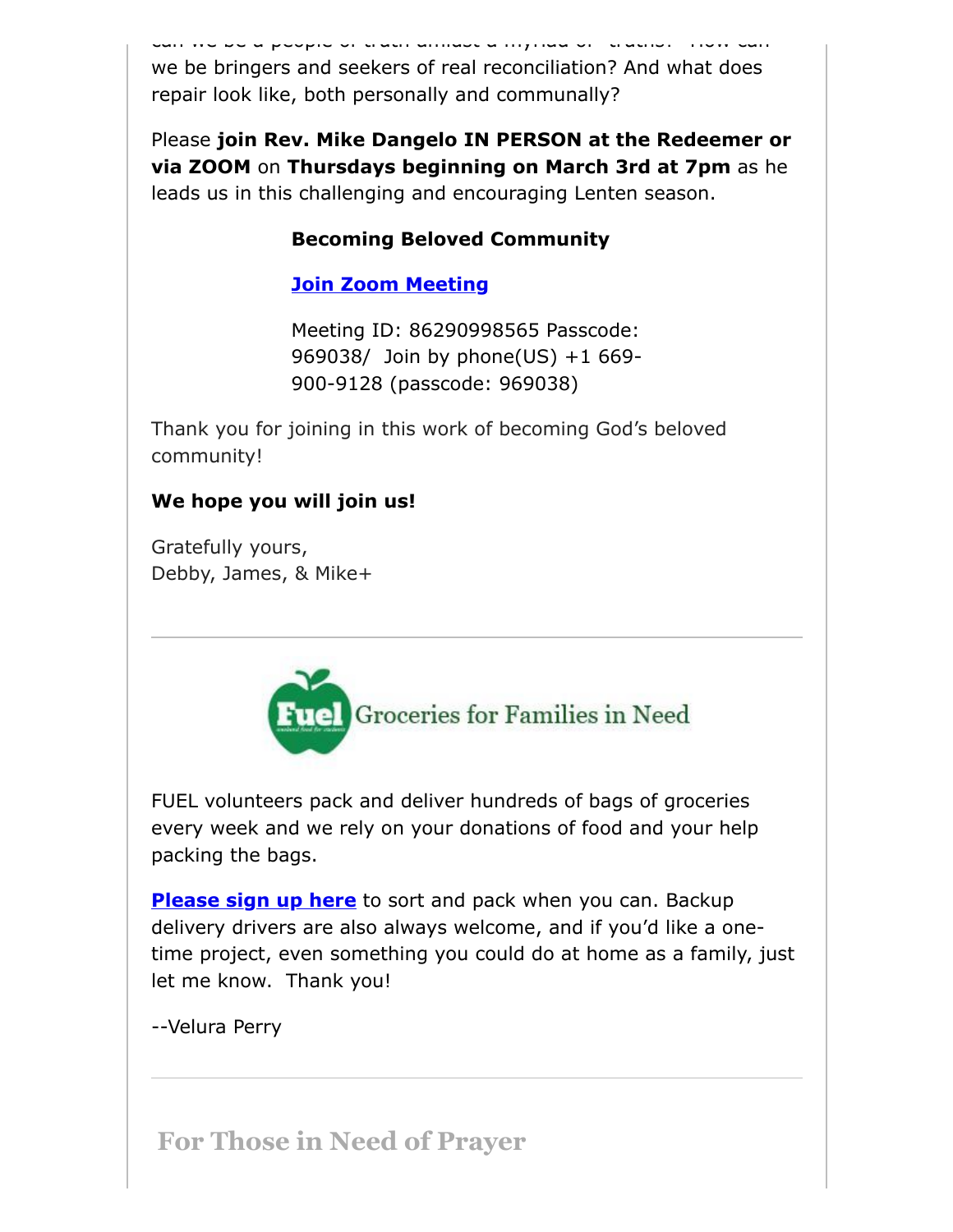

Woodland snowdrops, Barbara MacDonald

Alma & Helen Alexander-Astiz, Juliette Cobian, Edward Thayer, Ginny Troutman, Agatha, Betsy, Brent, Brian, Camille, Christian, Daniel, Donna, Erica, Eve, Fanny, Fidelia, Fung, Jack, Jesse, Julia, Kevin, Marcia, Margo, Marie, Medora, Natalie, Nathaniel, Ruth, Steve, Tom, Wai Ling, Haiti and Ukraine

## **Join us for Bible Study!**

**Here are the many opportunities for Bible Study. All are invited!**

Sunday Mornings, 9-9:45am - in person or [Join Zoom Meeting](https://us02web.zoom.us/j/86566228912?pwd=aGxWTU1PU3Y3TDZsVTdmbXg2UnNvZz09)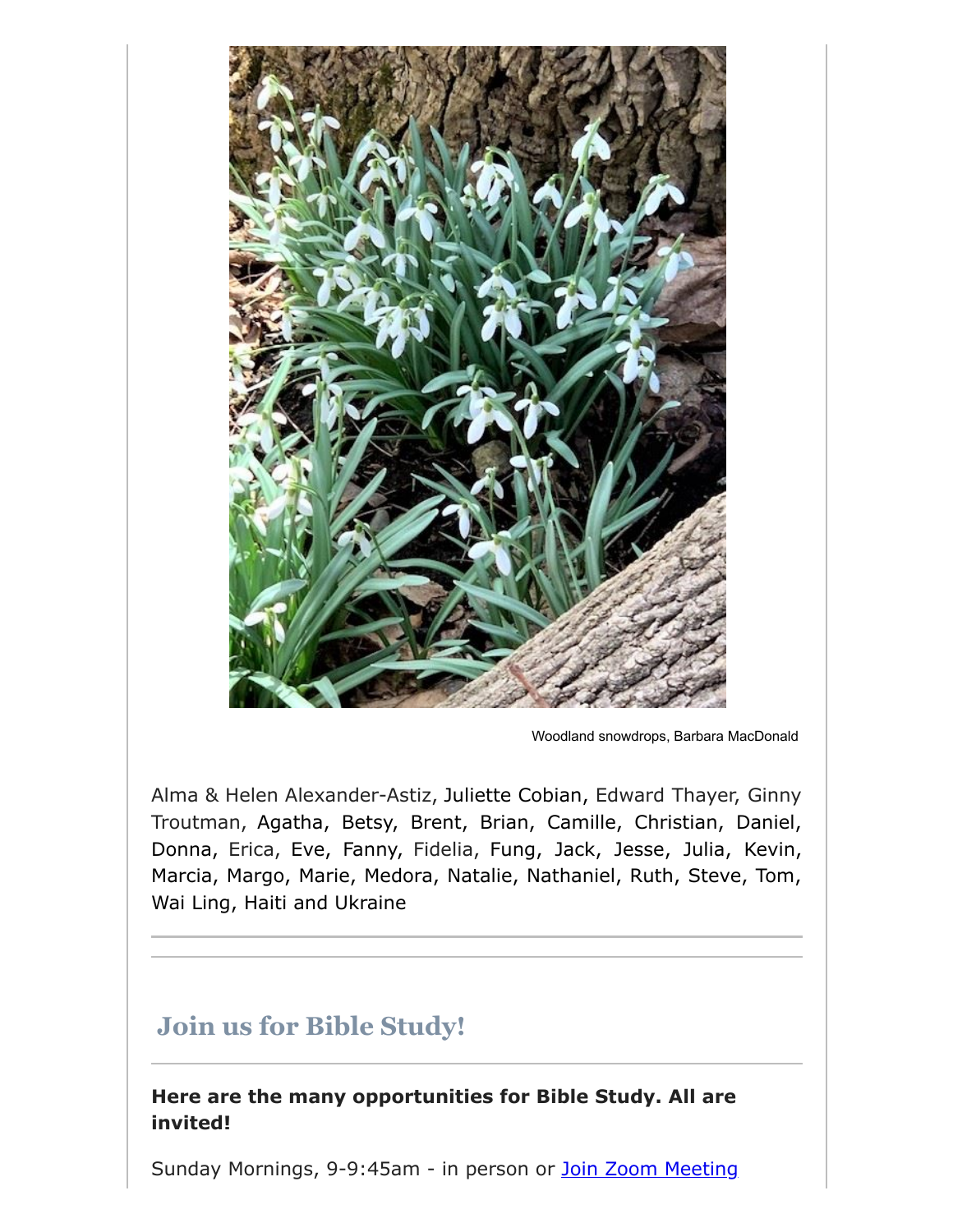[Wednesday morning Men's Bible Study, 7-8am - in person or](https://us02web.zoom.us/j/89392200698?pwd=czIzYmlKT1JCRmkrdlBFM2lJaGdkZz09) Join Zoom Meeting

[Thursday morning Women's Bible Study, 9-10:30am - Join Zoom](https://us02web.zoom.us/j/82431832126?pwd=ZXBLQUFnL2haSEZyWll3b0R0MEpmUT09#success#success) **Meeting** 

First Monday of the month Downtown Bible Study over lunch (Offsite), 12:15 - 1:30pm. For more information, please email [Graeme Mills](mailto:gmills@cambridgeassociates.com).

## **Weekday Morning and Evening Prayer Services**

Morning Prayer, M-S 9:30 - 10:00am

Evening Prayer, M-S 4:30 - 5:00pm

Morning and Evening Prayer are very short services. A perfect spiritual practice to start or end your day!

**[Morning & Evening Prayer on Facebook Live >](https://www.facebook.com/redeemerchestnuthill/)**

 **Redeemer Calendar**

[For the most up-to-date calendar listings at the Redeemer,](https://calendar.google.com/calendar/b/1/r/week/2020/8/19?tab=mc&pli=1) **click here.**



379 Hammond Street, Chestnut Hill, MA 02467 | 617-566-7679 www.redeemerchestnuthill.org

Office Hours: 8:30am - 4:30pm M-F

[Website >](https://redeemerchestnuthill.org/) [Worship >](https://redeemerchestnuthill.org/worship-schedule) [Calendar >](https://redeemerchestnuthill.org/calendar)